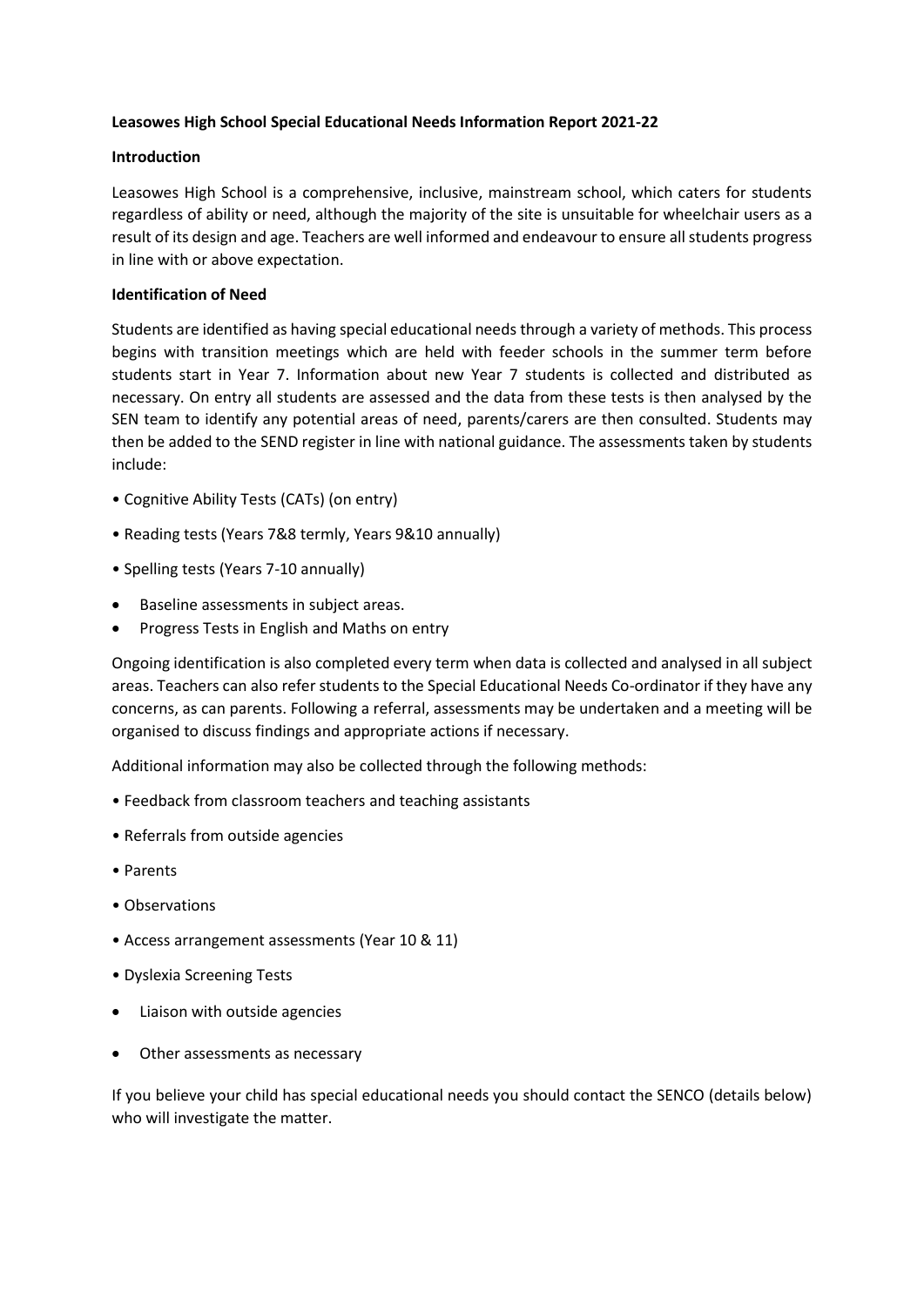#### **Intervention**

The curriculum offered by Leasowes High School treats all students equally, and is delivered appropriately to each individual student. Teachers are responsible for providing support and appropriate challenge within lessons; strategies to support students with special educational needs are included on their Individual Passport.

Once baseline assessments have been undertaken students with special educational needs will be allocated a key worker whose role is to produce individual passports, monitor progress, conduct reviews, and liaise with staff, parents/ carers, external agencies and/or other stakeholders as appropriate.

Students who start Leasowes High School significantly below the expected level will be placed in an Accelerated Learning Group. This group consists of a maximum of 22 students and has 2 Teaching Assistants and a teacher in each class. Students are placed in this group for their English, mathematics, science and humanities lessons; some students also receive additional literacy and numeracy support instead of following a modern foreign language course. This provision can be adapted to reflect student's relative skills in English and mathematics. These arrangements exist in Years 7 and 8, in Year 9 students are aligned to the other classes within each subject and teaching assistant support is deployed appropriately. The arrangements for students who do not follow a modern foreign language continue in Year 9.

Students with SEND who require support but are not significantly below the expected level will receive withdrawal support which will address their individual needs via small group intervention during Years 7, 8, 9. This intervention is put into place after a settling-in period each year.

Students who require significant support with their reading in years 7 and 8 attend Reading Club during some form times; this is a small group provision where a number of staff are available to support them.

In Years 10 and 11 a small number of students who require ongoing high level intervention will follow a reduced curriculum after consultation with parents/carers. During the time made available students will follow an over-learning programme based on English and mathematics and an individual programme based on their own requirements. This intervention takes place in a very small group setting.

Key Stage 4 students who require some support will be directed to appropriate after school provision made by departments or the special educational needs team. Some Key Stage 4 students may be mentored individually.

At present in-class support in the form of Teaching Assistants is allocated to the Accelerated Learning Groups as described above. The majority of the remaining in-class support is allocated to students with special educational needs within the core subjects or to address a specific need.

Students with a history of need will be assessed for access arrangements (generally a scribe, a reader, and/or extra time) at the beginning of Year 10. Applications are submitted to the JCQ and/or Edxcel Pearson for approval; access arrangements that are granted will be provided for key assessments, mock exams and GCSE exams.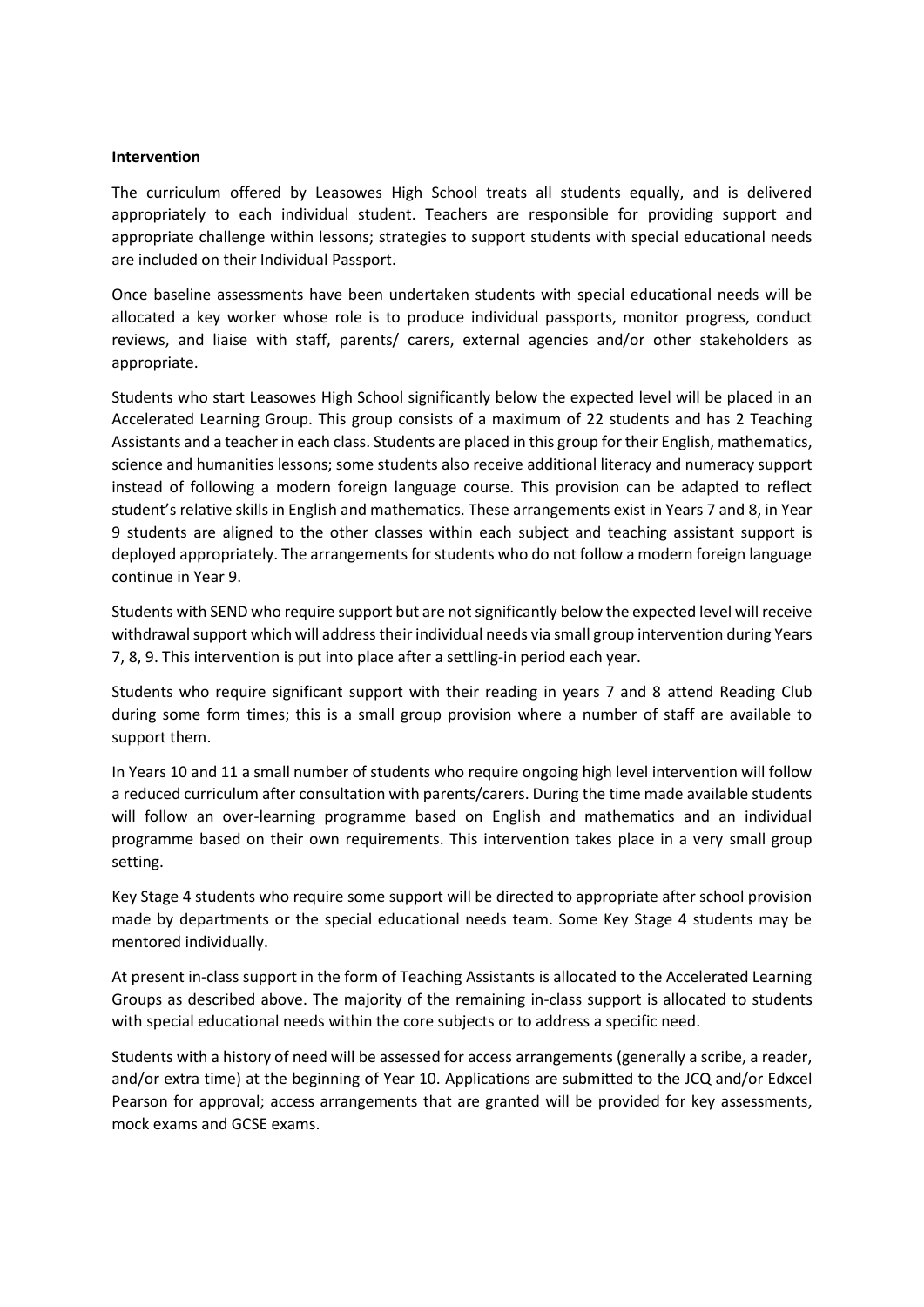Pastoral Managers run a variety of support groups to address the social, emotional and mental health of all students. Referrals to these groups will be made as necessary and parents are contacted by the relevant member of staff. Peer Mentors assist Pastoral Managers address these needs.

The SEN team provide ongoing training and advice to all staff to ensure they have the necessary skills and knowledge to address the needs of the students within the school.

A number of staff are available to support students with special educational needs, these include:

- Form tutor
- Teaching Assistants
- Class teachers
- Pastoral Managers
- Head of Year
- Key worker
- Special Educational Needs Co-ordinator
- Senior Leadership Team

We have long term established relationships with the following agencies:

Dudley, Birmingham and Sandwell Special Educational Needs Teams, Dudley Special Educational Needs and Disability Information Advice and Support Service, Learning Support Service, Educational Psychology, Autism Outreach Team, Visual Impairment Team, Hearing Impairment Team, Speech and Language Team, Physical Impairment and Medical Inclusion Service, Child and Adolescence Mental Health Service, Connexions.

Should any other service be required we will contact the relevant agency.

### **Greenhill Alternative Learning Campus**

Greenhill Alternative Learning Campus is our alternative learning centre which provides alternative provision for Key Stage 4 students who are at risk of permanent exclusion. Students who attend are provided with a high level of academic and pastoral care in a small group setting which has a high adult to student ratio.

After an induction period students are placed on an appropriate individualised tier of provision. Multiagency work is at the centre of the provision with relevant agencies being involved as a matter of course. The Director of Alterative Learning and the Senior Leader responsible for special educational needs meet on a regular basis to ensure that student's needs are addressed and that the schools legislative duties are discharged.

It goes without saying the provision detailed above is applied where appropriate to the Greenhill Alternative Learning Campus including assessing students for access arrangements, and if necessary the preparation of applications for Education, Health and Care Plans.

Mr Bennett liaises with parents/carers on a regular basis and consults with other staff as appropriate.

Further information about Greenhill Alternative Learning Campus is available on our website.

### **Monitoring**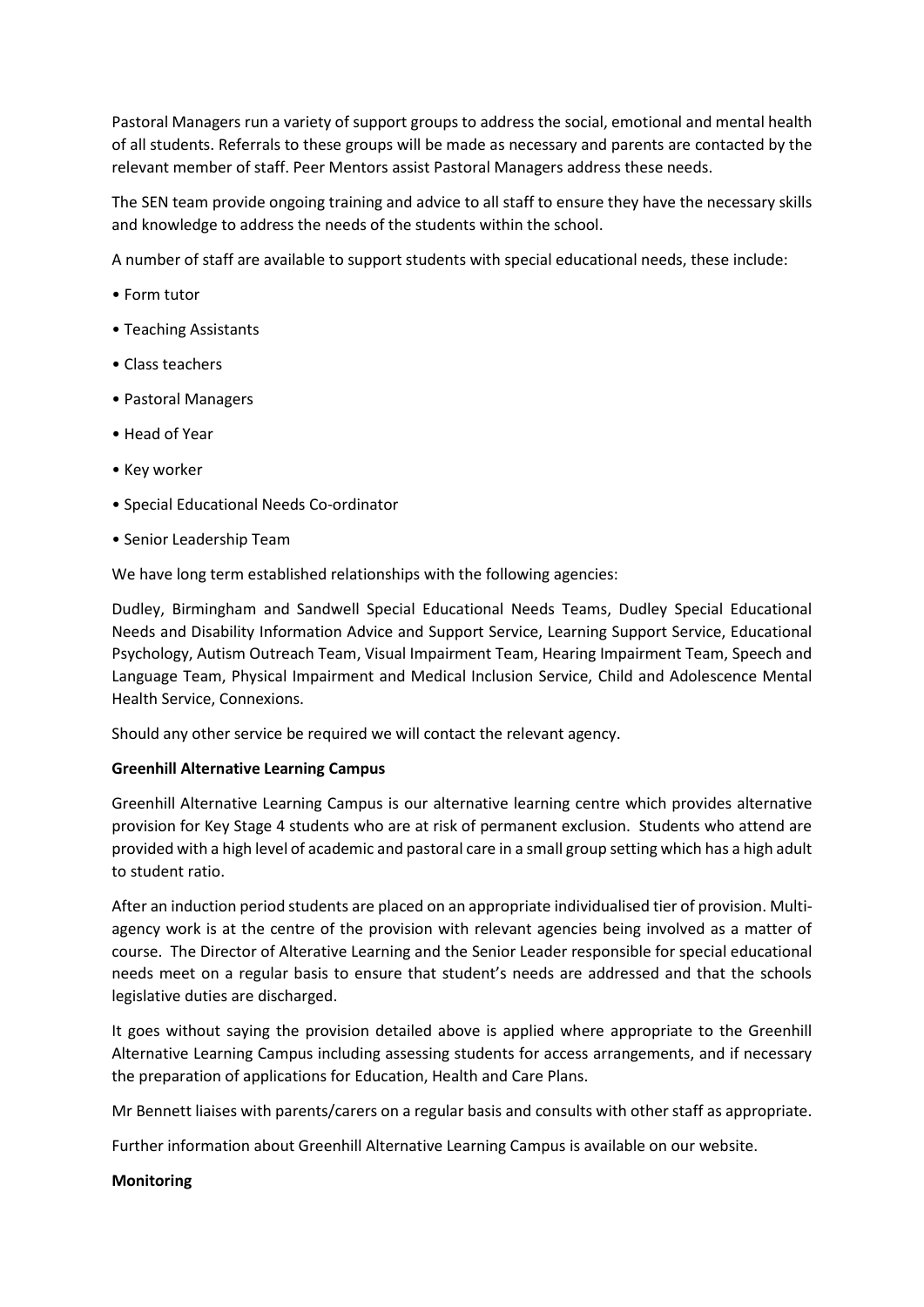The effectiveness of SEN intervention is monitored by observation of teachers and Teaching Assistants, data analysis and review of students' progress. In addition Individual Passports are reviewed with parents/ carers and students. A copy of the updated Individual Passport will be sent home and teaching staff informed after each review.

Students with an Education, Health and Care Plan (EHCP) will also have an annual review meeting to which all relevant agencies, parents/ carers will be invited.

School reports are published and sent home three times a year and the Special Educational Needs team are also available during parent's evening to address any concerns.

### **The SENCO**

Mrs Jas Kalirai is the SENCO and he can be contacted via the school office or on 01384 686652. Mr Haines is the Senior Leadership Team line manager and can be contacted via the school office.

Mrs Kalirai completed the national qualification for SENCOs in 2019 and significant experience working with special educational needs students. She has worked within the SEND department at Leasowes for 15 years as Assistant and Deputy SENCO.

Mr Haines has a wealth of special educational needs experience having worked in Severe Learning Difficulties, Residential Behaviour, Moderate Learning Difficulties, and Mainstream Schools. He is also a specialist special educational needs teacher having completed an Advanced Diploma in Psychology and Special Needs Education.

#### **Liaison with Parents/ Carers**

Over the academic year there are a number of opportunities for parents to formally meet with staff to discuss their child's progress. These include Individual Passport meetings, annual reviews where appropriate and parents' evenings. In addition, liaison can occur on an ad hoc basis as required by the school or parents/ carers.

### **Consultation with Students**

Students are fully involved in all Individual Passport meetings. They are also involved in discussions relating to support strategies and individual programmes.

### **Complaints Procedure**

Any concerns or complaints relating to the provision to students with SEND should be directed to the key worker or SENCO in the first instance, who will investigate the matter and discuss it with the parents/ carers. Should this not prove satisfactory the matter can be discussed with Mr Haines. If a concern still remains it may be discussed with the Head Teacher (Mr M. Mynott) and/ or the SEN Governor (Mrs. J. Taylor).

#### **Liaison with other Agencies and Bodies**

Leasowes High School works in a multidisciplinary manner and involves all necessary agencies and bodies at the relevant stages as described above.

### **Contact details of support services for parents/ carers of students with Special Education Needs**

For new students joining Leasowes High School part way through the academic year or after Year 7 contact should initially be made with Mrs. N. Wills, Deputy Head. The Special Educational Needs Co